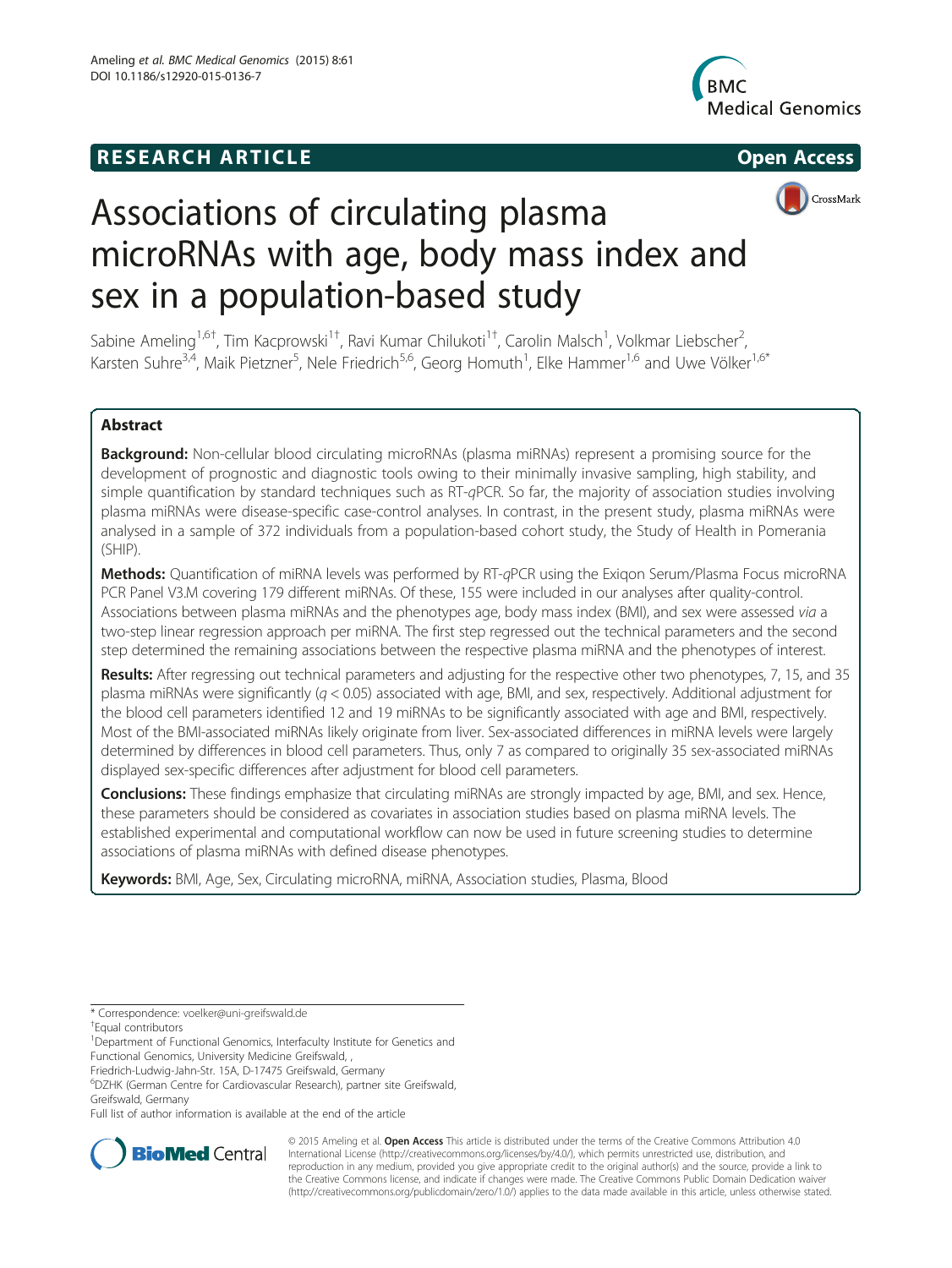## <span id="page-1-0"></span>Background

MicroRNAs (miRNAs) are small ~22 nt long noncoding RNAs which play important regulatory roles by targeting mRNAs for degradation or mediating translational repression. Thus, they affect a wide range of physiological and pathophysiological processes including cell differentiation, proliferation, apoptosis, angiogenesis or inflammation [[1, 2\]](#page-7-0). Besides their common intracellular localization, miRNAs are present in different body fluids, particularly in blood. The factors that determine the levels of extracellular miRNAs, e.g. in plasma, such as active secretion or passive release due to cell lysis as well as the functional roles of these plasma miRNAs are still under investigation. Non-cellular blood circulating microRNAs (in the remainder of this paper referred to as plasma miRNAs) are highly ribonuclease-resistant because they are either enclosed in membranous vesicles as apoptotic bodies and exosomes or localized in complexes with RNA-binding proteins (Ago2), high-density lipoproteins or nucleophosmin [\[3](#page-7-0)–[5\]](#page-7-0). Recent studies have proposed a hormone-like role for circulating miR-NAs in intercellular communication [[3, 4](#page-7-0)]. The putative value of plasma miRNAs as predictive and diagnostic biomarkers motivated the recent large-scale profiling of these molecules in the context of many diseases, such as cancer, diabetes, multiple sclerosis, coronary artery disease or myocardial infarction [\[6](#page-7-0)–[8](#page-7-0)]. A selection of 19 potentially informative plasma miRNAs was investigated by Zampetaki et al. [[8\]](#page-7-0) in a prospective, populationbased study on cardiovascular disease. The study revealed associations between several miRNAs and the incidence of myocardial infarction and highlighted platelets as a major source for the plasma miRNA pool [[8\]](#page-7-0). Few other population based studies were published on circulating miRNAs derived from blood cells [\[9](#page-7-0)] or serum [\[10\]](#page-7-0). Usually, the screening for candidate miRNAs has so far been performed on pooled or individual samples of cases and controls. Selected miRNAs have been measured by RT-qPCR in the entire sample or a subsample of the study cohort. Selection bias and comorbidities might have affected the phenotype under investigation [[11\]](#page-7-0). For instance, studies on miRNA levels detected in human plasma samples provided evidence for age-associated miRNA levels in blood [\[12, 13\]](#page-7-0). Such associations are almost certainly relevant in studies on age-related diseases such as cancer or cardiovascular disorders. Recently, the impact of age and sex on circulating miRNA was explored in peripheral blood using microarray technology [\[14](#page-7-0)]. This study highlighted the importance of age matching case-control studies whereas sex seemed to have a less pronounced effect on the miRNA levels [\[14\]](#page-7-0). The use of matched case-control cohorts or adjustment for age and sex is therefore warranted [\[11\]](#page-7-0).

In the present study, we investigated plasma miRNAs prepared from human plasma using a reverse transcription-quantitative PCR  $(RT-qPCR)$  approach based on the Serum/Plasma Focus microRNA PCR Panel V3.M (Exiqon) which provides a higher sensitivity and specificity compared to array-based techniques [\[15](#page-7-0)]. We assessed the association of age, body mass index (BMI), and sex with miRNA levels in a sample of 372 individuals from the population based Study of Health in Pomerania (SHIP-TREND) applying stringent data preprocessing and taking into account technical as well as blood cell parameters [\[16\]](#page-7-0).

## **Methods**

#### Ethics statement

The study has been conducted according to the recommendations of the Declaration of Helsinki. The study protocol of SHIP was approved by the medical ethics committee of the University of Greifswald. Written informed consent was obtained from each of the study participants.

#### Study design

Initially, EDTA-plasma samples from 384 participants were randomly selected from the SHIP-TREND cohort. Study design and sampling methods for SHIP-TREND were previously described [[16](#page-7-0)]. Briefly, SHIP-TREND is a longitudinal population-based cohort study assessing the prevalence and incidence of common diseases and their risk factors. Study participants were randomly selected from the population registries in North- and East-Pomerania.

The laboratory workflow for RT-qPCR based miRNA analysis using the Serum/Plasma Focus microRNA PCR Panel V3.M (Exiqon A/S, Vedbaek, Denmark) involved several quality control steps which resulted in the exclusion of 12 plasma samples. The descriptive statistics of the remaining study participants are provided in Table 1. Blood cell parameters were measured on an automated haematology system (XT 200 or XE 5000, Sysmex, Europe).

#### Preparation of plasma miRNAs

Non-cellular blood circulating miRNAs were isolated from 200 μl plasma using the miRCURY™ RNA Isolation Kit –Biofluids (Exiqon A/S) according to the

Table 1 Characterization of the SHIP-TREND sample

|        | Sex    | Age (years)   |       | BMI ( $kg/m2$ ) |           |  |  |
|--------|--------|---------------|-------|-----------------|-----------|--|--|
|        | number | Mean $\pm$ SD | range | Mean $\pm$ SD   | range     |  |  |
| male   | 187    | $49.3 + 14.5$ | 22-79 | $27.6 + 3.9$    | 17.7-39.0 |  |  |
| female | 185    | $50.2 + 13$   | 22-79 | $77.4 + 5.0$    | 18.7-48.1 |  |  |
| total  | 372    | $49.7 + 13.8$ | 22-79 | $27.5 + 4.4$    | 17.7-48.1 |  |  |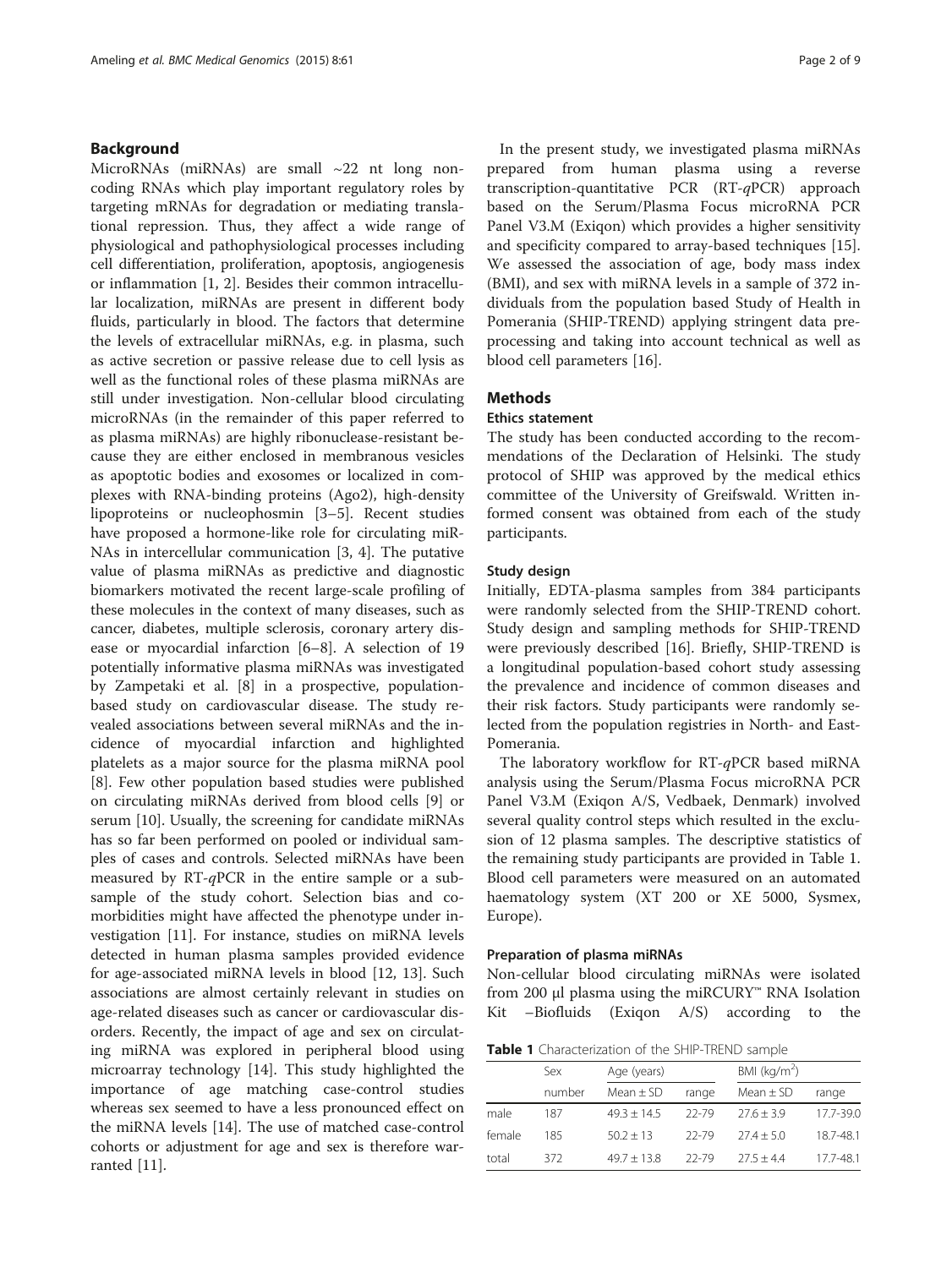manufacturer's instructions. To ensure high and reproducible RNA yield from EDTA-plasma samples, bacteriophage MS2 carrier RNA was added to each sample during the purification procedure. Reverse transcription reactions were performed using Universal cDNA Synthesis Kit II (Exiqon A/S) according to the manufacturer's instructions. Before using RNA samples for miRNA profiling, the yield of typical plasma miRNAs, absence of PCR inhibitors as well as of haemolysis in the samples was assessed by use of a microRNA QC PCR Panel (Exiqon A/S).

#### Profiling of plasma miRNAs

Exiqon Serum/Plasma Focus microRNA PCR Panels, 384 well (V3.M) were used in a RT-qPCR approach to determine the plasma levels of 179 human miRNAs. The qPCR was performed using a 7900 HT Real-time PCR system (Applied Biosystems, Carlsbad, CA, USA) with 42 amplification cycles employing the cycling parameters recommended by Exiqon. Raw data were processed using SDS 2.4 (Applied Biosystems) to assign the baseline and threshold for Ct (threshold cycle: the PCR cycle at which the target is quantified in a given sample, according to Real-time PCR Data Markup Language (RDML) guidelines [[17](#page-7-0)]) determination. To determine the technical variation between the Exiqon Serum/ Plasma Focus microRNA PCR Panel plates, the interplate calibrator (IPC) (UniSp3) was analysed. Ct values of the IPC were  $20 \pm 0.2$  (mean  $\pm$  SD) across all samples, and thus highly similar.

## Computational analyses

All computational analyses were implemented in R (3.1.2 "Pumpkin Helmet") [[18](#page-7-0)]. The code is available upon request. Generally, a miRNA-wise two-step regression procedure was employed. Through the evaluation of a first regression model the data were corrected for technical influences (see Regressing-out of technical parameters). The second step comprised the assessment of associations between miRNAs and phenotypes in a separate regression model (see Analysis of associations between miRNA levels and phenotypes).

#### Data pre-processing

We ran the RT- $q$ PCR for 42 cycles and specified the detection cut off according to manufacturer's recommendation [\[15\]](#page-7-0). The Ct value threshold established in [[15](#page-7-0)] for the very sensitive Exiqon platform has already been successfully employed in other studies on low-abundant miRNAs [[19](#page-8-0), [20](#page-8-0)]. Thus, also in our study Ct values below 37 were considered for quantification and Ct values above 37 were treated as missing because they were considered to be too close to the detection limit of the assay. Remaining Ct values were normalized to the lower quartile per sample. That is, per sample the lower quartile across all Ct values, excluding spike-ins, was subtracted from each individual sample Ct value, yielding ΔCt values (small ΔCt values indicate high miRNA levels). Only miRNAs with at least 100 valid (i.e. nonmissing) ΔCt values and normal ΔCt value distribution across all samples were kept. Thus, all association analyses are based on a set of 155 miRNAs that satisfied these criteria.

#### Regressing-out of technical parameters

Plasma miRNA data were influenced by a number of technical parameters. Among these were the storage time of plasma samples in the biobank ranging from 1035 to 1774 days (dt\_biobank) and the Ct values of synthetic spiked-in miRNAs monitoring the efficiency of miRNA extraction (UniSp2 and the difference between Ct values of UniSp4 and UniSp2). Before further analyses, these parameters were regressed out of the data. To that end, linear regression according to the model  $\Delta$ Ct ~ dt\_biobank + UniSp2 + UniSp4-UniSp2 , which treats the ΔCt values as dependent variables and the technical parameters as independent variables was performed for each miRNA. The resulting residuals represent the variance in miRNA levels that cannot be explained by the aforementioned technical parameters. These residuals were used as dependent variables in later models to detect associations between miRNAs and phenotypes.

## Analysis of associations between miRNA levels and phenotypes

To identify associations between plasma miRNA levels and the phenotypes investigated in this study, linear regression models were fitted for each miRNA separately. These models contained the residuals of the model for technical adjustment (see Regressing-out of technical parameters) as dependent variables. That is, the goal of these models was to explain the variance in miRNA levels not due to technical parameters. As independent variables the phenotype(s) examined or adjusted for (i.e. age, BMI, sex), as well as important blood cell parameters (BCPs) (see Identification of blood cell parameters) were used. The strength of a miRNA-phenotype association was assessed by the Benjamini-Hochberg-corrected  $p$ -value ( $q$ -value) of the corresponding model coefficient.

#### Identification of blood cell parameters

An elastic net regularized regression model [[21](#page-8-0)] was employed to identify important BCPs that affect miRNA levels. The motivation to identify BCPs via an elastic net was two-fold. First, the elastic net selects the smallest subset of independent variables most accurately predicting the dependant variable. This results in the incorporation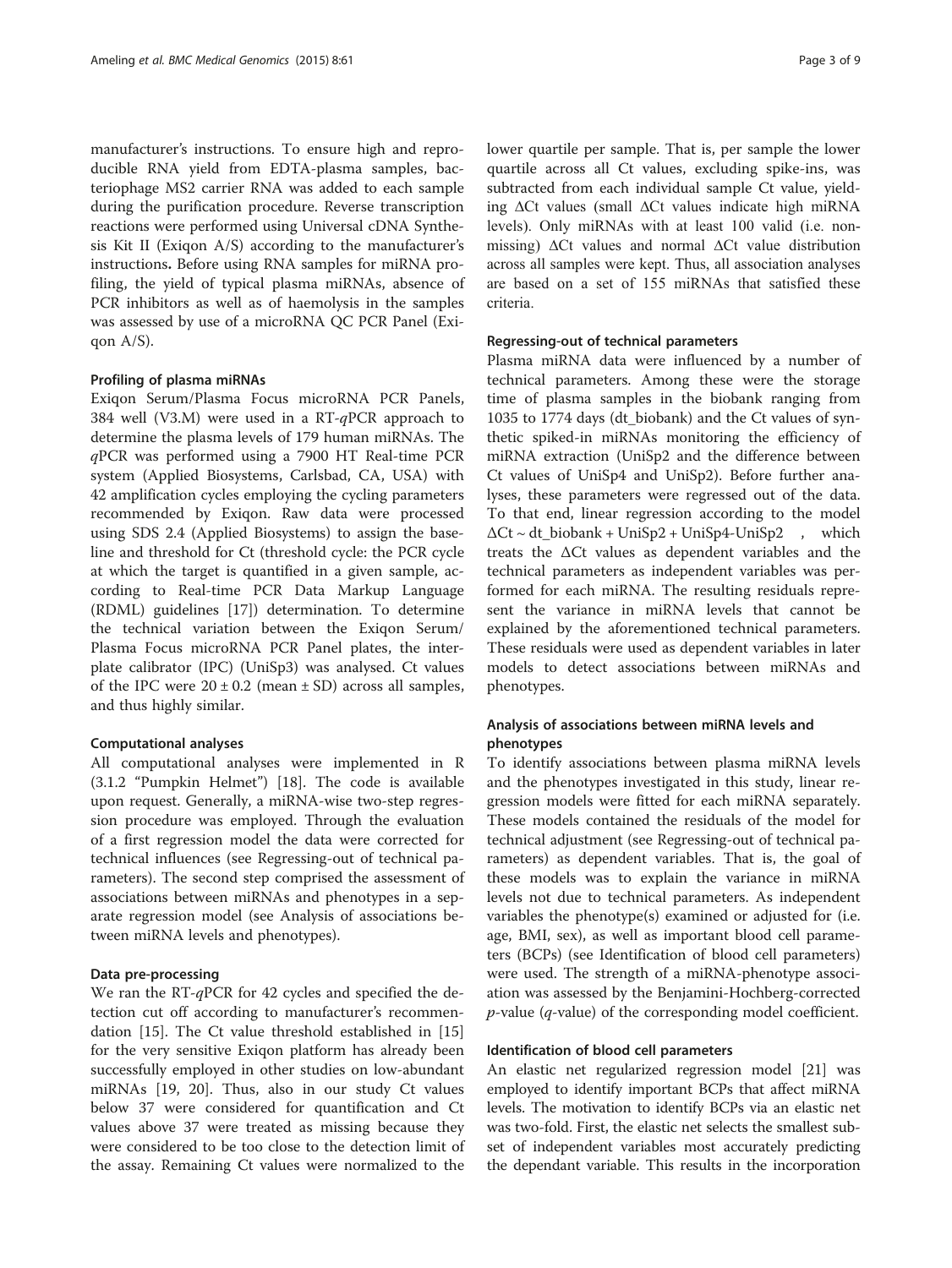of as few BCPs into our models as possible, while accounting for as much variation in the miRNA data as possible. Second, the elastic net accounts for correlation between covariates. This is important here, since many BCPs are inter-correlated. The elastic-net regularized linear regression models were evaluated through a leave-one-out cross-validation as implemented in the R package glmnet (v 1.9-8) [[22\]](#page-8-0). These models comprised  $\Delta$ Ct values as dependent variables and technical parameters and BCPs as independent variables (for a list of all BCPs, see Additional file [1](#page-7-0): Table S1). Alpha for these models was set to 0.5 to balance-out the L1 and L2 penalties. BCPs frequently selected by the elastic net across all miRNAs were incorporated into linear regression models assessing miRNA – phenotype associations. These BCPs were haematocrit, platelet count, and mean platelet volume. A Manhattan plot of these BCPs in the linear model is provided as Additional file [1:](#page-7-0) Figure S1.

## Results

For the present study, data from 187 men and 185 women were used. Age of the participants varied between 22 and 79 years and the body mass index varied between  $17.7$  and  $48.1$  (kg/m<sup>2</sup>) (Table [1](#page-1-0)).

#### Association of plasma miRNA levels with age, BMI, and sex

For the present proof-of-principle study, we investigated associations between plasma miRNA levels and the phenotypes BMI, sex, and age (Fig. 1).

The linear regression models incorporated all three phenotypes. Significant  $(q < 0.05)$  associations with age were detected for seven miRNAs. The strongest were

observed for  $hsa$ -miR-126-3p and  $hsa$ -miR-21-5p (q < 0.001) (Fig. [2a](#page-5-0), and Additional file [2:](#page-7-0) Table S2). Altogether 15 miRNAs were significantly associated with BMI. Here, the most significant associations were observed for hsa-miR-122-5p, hsa-miR-148a-3p and hsamiR-505-3p  $(q < 0.001)$  (Fig. [2a](#page-5-0) and Additional file [3](#page-7-0): Table S3). Regarding sex, 35 miRNAs were found to be significantly associated (Fig. [2a](#page-5-0) and Additional file [4](#page-7-0): Table S4). Among these, several miRNAs such as hsamiR-145-5p, hsa-miR-451a, hsa-miR-143-3p, hsa-miR-16-2-3p are known to originate from blood cells and to be involved in haematopoiesis.

The number of miRNAs associated to multiple phenotypes was strikingly small (Fig. [3\)](#page-5-0). Only hsa-miR-93-5p was associated with both age and BMI. Also the overlap between age and sex was restricted to only one miRNA, namely hsa-miR-142-3p. The miRNAs hsa-miR-143-3p, hsa-145-5p, and hsa- miR-148a-3p were associated with both sex and BMI. There was no miRNA associated with all three phenotypes.

## Modified associations after adjustment for blood cell parameters

Additional adjustment was performed using appropriate blood cell parameters (BCPs, see Methods section for details). The number of significantly  $(q < 0.05)$  ageassociated miRNAs rose to 12 after adjustment for sex, BMI, and BCPs, 7 of which overlapped with the previous results (Fig. [2b](#page-5-0), Additional file [2](#page-7-0): Table S2). The strongest associations with age were observed for hsa-miR-126-3p,  $hsa$ -miR-30c-5p, and  $hsa$ -miR-142-3p ( $q < 0.001$ ) (Fig. [2b,](#page-5-0) Additional file [2:](#page-7-0) Table S2). However, the effect



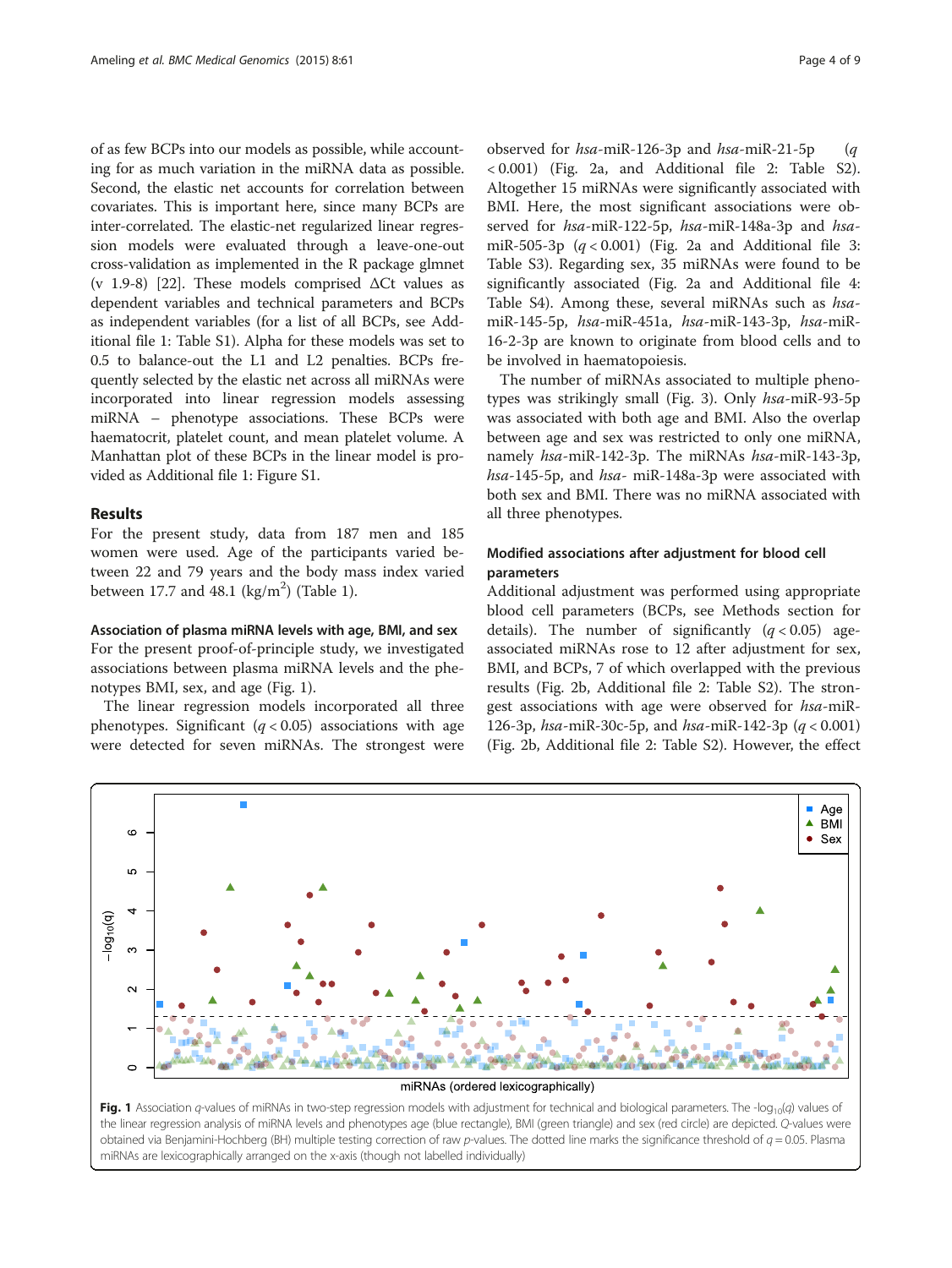|                                          |                                | A          |                                      | B            |                                 |                                                                                                                      |
|------------------------------------------|--------------------------------|------------|--------------------------------------|--------------|---------------------------------|----------------------------------------------------------------------------------------------------------------------|
|                                          | Age                            | <b>BMI</b> | Sex                                  | Age          | BMI                             | Sex                                                                                                                  |
| hsa-miR-99a-5p                           |                                |            |                                      |              |                                 |                                                                                                                      |
| hsa-miR-93-5p                            |                                |            |                                      |              |                                 |                                                                                                                      |
| hsa-miR-92a-3p                           |                                |            |                                      |              |                                 |                                                                                                                      |
| hsa-miR-885-5p<br>hsa-miR-766-3p         |                                |            |                                      |              |                                 |                                                                                                                      |
| $hsa$ -mi $R$ -505-3p                    |                                |            |                                      |              |                                 |                                                                                                                      |
| $hsa$ -mi $R$ -501-3p                    |                                |            |                                      |              |                                 |                                                                                                                      |
| hsa-miR-486-5p                           |                                |            |                                      |              |                                 |                                                                                                                      |
| hsa-mi $R-485-3p$                        |                                |            |                                      |              |                                 |                                                                                                                      |
| hsa-miR-451a                             |                                |            |                                      |              |                                 |                                                                                                                      |
| hsa-miR-425-5p                           |                                |            |                                      |              |                                 |                                                                                                                      |
| $hsa$ -mi $R$ -424-5p                    |                                |            |                                      |              |                                 |                                                                                                                      |
| $hsa$ -mi $R$ -365a-3p                   |                                |            |                                      |              |                                 |                                                                                                                      |
| $hsa$ -mi $R$ -363-3p                    |                                |            |                                      |              |                                 |                                                                                                                      |
| $hsa$ -mi $R$ -342-3p<br>hsa-miR-320a    |                                |            |                                      |              |                                 |                                                                                                                      |
| hsa-miR-30d-5p                           |                                |            |                                      |              |                                 |                                                                                                                      |
| hsa-miR-30c-5p                           |                                |            |                                      |              |                                 |                                                                                                                      |
| hsa-miR-30b-5p                           |                                |            |                                      |              |                                 |                                                                                                                      |
| hsa-miR-29c-3p                           |                                |            |                                      |              |                                 |                                                                                                                      |
| hsa-miR-29b-3p                           |                                |            |                                      |              |                                 |                                                                                                                      |
| hsa-miR-28-5p                            |                                |            |                                      |              |                                 |                                                                                                                      |
| hsa-miR-26a-5p                           |                                |            |                                      |              |                                 |                                                                                                                      |
| hsa-miR-25-3p                            |                                |            |                                      |              |                                 |                                                                                                                      |
| hsa-miR-23b-3p                           |                                |            |                                      |              |                                 |                                                                                                                      |
| hsa-miR-22-3p                            |                                |            |                                      |              |                                 |                                                                                                                      |
| $hsa$ -mi $R$ -221-3p                    |                                |            |                                      |              |                                 |                                                                                                                      |
| hsa-miR-21-5p                            |                                |            |                                      |              |                                 |                                                                                                                      |
| $hsa$ –mi $R$ –215<br>hsa-miR-210        |                                |            |                                      |              |                                 |                                                                                                                      |
| hsa-miR-20a-5p                           |                                |            |                                      |              |                                 |                                                                                                                      |
| hsa-miR-205-5p                           |                                |            |                                      |              |                                 |                                                                                                                      |
| hsa-miR-19b-3p                           |                                |            |                                      |              |                                 |                                                                                                                      |
| hsa-miR-19a-3p                           |                                |            |                                      |              |                                 |                                                                                                                      |
| hsa-miR-195-5p                           |                                |            |                                      |              |                                 |                                                                                                                      |
| $hsa$ -mi $R$ -194-5p                    |                                |            |                                      |              |                                 |                                                                                                                      |
| hsa-miR-193b-3p                          |                                |            |                                      |              |                                 |                                                                                                                      |
| hsa-miR-18a-5p                           |                                |            |                                      |              |                                 |                                                                                                                      |
| hsa-miR-185-5p                           |                                |            |                                      |              |                                 |                                                                                                                      |
| hsa-miR-16-5p                            |                                |            |                                      |              |                                 |                                                                                                                      |
| hsa-miR-16-2-3p                          |                                |            |                                      |              |                                 |                                                                                                                      |
| $hsa$ -mi $R$ -15a-5p<br>hsa-miR-151a-5p |                                |            |                                      |              |                                 |                                                                                                                      |
| hsa-miR-150-5p                           |                                |            |                                      |              |                                 |                                                                                                                      |
| hsa-miR-148a-3p                          |                                |            |                                      |              |                                 |                                                                                                                      |
| $hsa$ -mi $R$ -146b-5p                   |                                |            |                                      |              |                                 |                                                                                                                      |
| hsa-miR-145-5p                           |                                |            |                                      |              |                                 |                                                                                                                      |
| $hsa$ -mi $R$ -144-3p                    |                                |            |                                      |              |                                 |                                                                                                                      |
| $hsa$ -mi $R$ -143-3p                    |                                |            | $\cdots$ . The set of $\mathbb{R}^n$ |              |                                 |                                                                                                                      |
| hsa-miR-142-3p                           |                                |            |                                      |              |                                 |                                                                                                                      |
| hsa-miR-130a-3p                          |                                |            |                                      |              |                                 |                                                                                                                      |
| $hsa$ -mi $R$ -126-3p                    |                                |            |                                      |              |                                 |                                                                                                                      |
| hsa-miR-122-5p                           |                                |            |                                      |              |                                 |                                                                                                                      |
| $hsa$ -mi $R$ -106b-5p                   |                                |            | $\cdots$<br>$\cdots$                 |              |                                 |                                                                                                                      |
| hsa-miR-106a-5p                          |                                |            | $\circ$ .                            |              |                                 |                                                                                                                      |
| hsa-mi $R-101-3p$                        |                                |            |                                      |              |                                 |                                                                                                                      |
| hsa-let-7i-5p<br>hsa-let-7d-5p           |                                |            | <b>Northern</b>                      | .            |                                 |                                                                                                                      |
| hsa-let-7a-5p                            |                                |            | distances in the control             |              | and a series and opportunities. |                                                                                                                      |
|                                          |                                |            |                                      |              |                                 |                                                                                                                      |
| $\bigcirc$ q < 0.001                     | $\blacktriangleright$ q < 0.01 |            | $\frac{1}{2}$ q < 0.05               | • $q > 0.05$ |                                 | $\begin{array}{c}\n\blacktriangle \beta_{\text{AC}t} < 0 \\ \blacktriangleright \beta_{\text{AC}t} > 0\n\end{array}$ |
| Fig. 2 (See legend on next page.)        |                                |            |                                      |              |                                 |                                                                                                                      |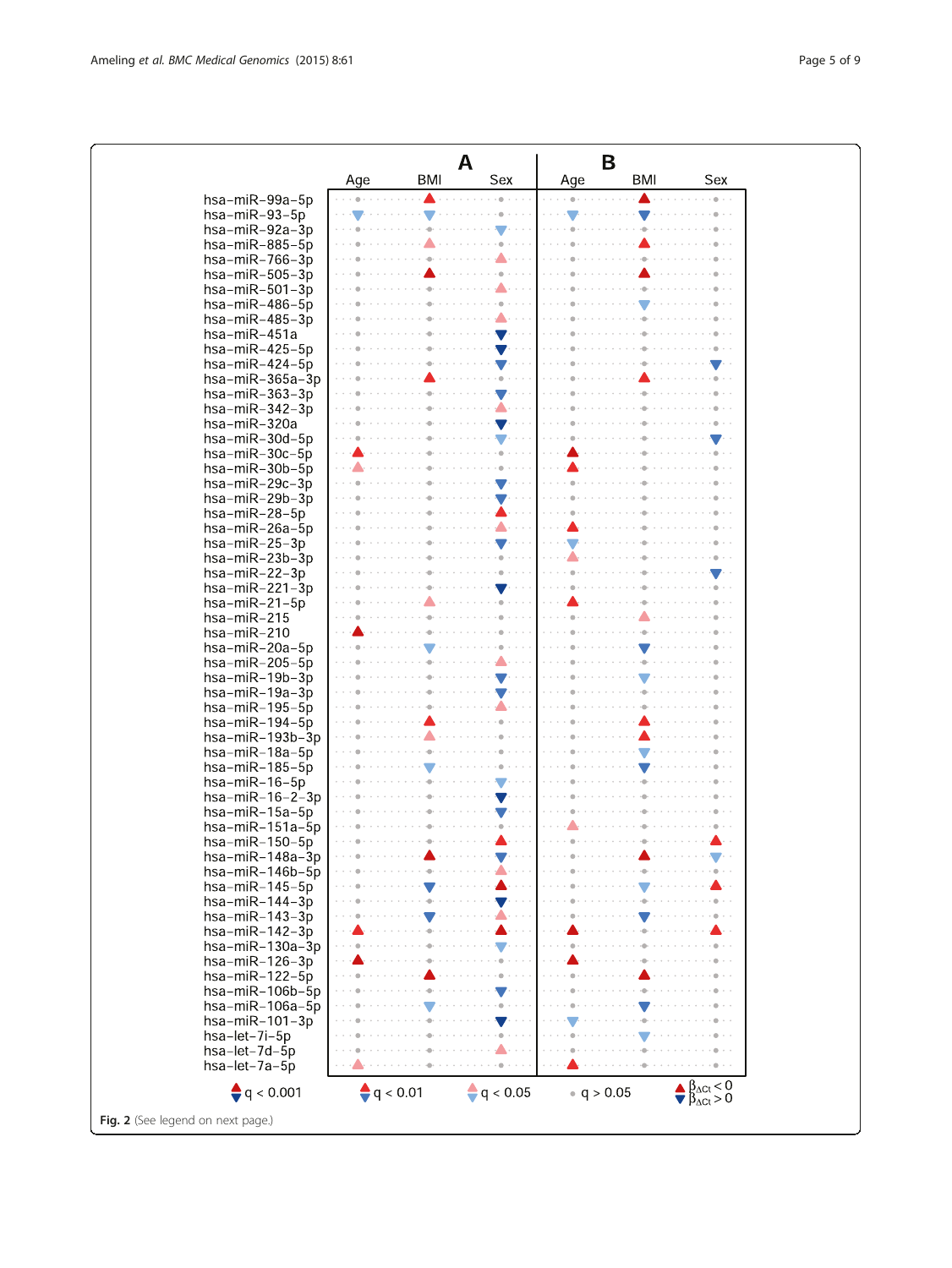#### <span id="page-5-0"></span>(See figure on previous page.)

Fig. 2 Associations of miRNAs and direction of effect. The effect direction is shown for each miRNA significantly associated with age, BMI and sex after adjustment for a) technical covariates and the respective other two phenotypes and b) after additional adjustment for blood composition. Each row represents a miRNA and each column shows the association with a specific phenotype. The magnitude of the Benjamini-Hochberg corrected p-values (q-values) is indicated by the colour tone. Darker colour indicates a lower q-value. Positive correlations of miRNA levels ( $\beta_{\Delta CL}$  < 0, since smaller  $\Delta Ct$ values indicate higher miRNA levels) are indicated by red upward triangles while negative correlations ( $β<sub>ACT</sub> > 0$ , since larger ΔCt values indicate lower miRNA levels) are indicated by blue downward triangles. Sex has been numerically encoded as the number of X-chromosomes. Hence, positive correlation here indicates a female-specific miRNA while negative correlation indicates a male-specific miRNA. A grey dot indicates no significant association

sizes ( $\beta_{\Delta Ct}$  from linear regression) of associations with age were quite small (0.01 to -0.01). Adjustment for age, sex, and BCPs resulted in the identification of 19 significantly BMI-associated miRNAs, 15 of which overlapped with the previous results (Fig. 2b, Additional file [3](#page-7-0): Table S3). The most significant associations with BMI were still observed for hsa-miR-122-5p, hsa-miR-148a-3p and *hsa-miR-505-3p (q < 0.001).* 

Adjustment for age, BMI, and BCPs reduced the number of significantly sex-associated miRNAs from 36 to 7 (Fig. 2b, Additional file [4:](#page-7-0) Table S4). The association strength of the selected BCPs (haematocrit, platelet count, and mean platelet volume) is shown in the Manhattan plot in Additional file [1](#page-7-0): Figure S1. Nevertheless, remaining associations were still accompanied by profound effect sizes ( $β<sub>ACt</sub> = 0.33$  to -0.35). The most significant associations with sex were observed for hsa-miR-145-5p, hsa-miR-150-5p and hsa-miR-142-3p (q < 0.01).

The overlap of association of miRNAs with different phenotypes after the adjustment for the respective other two phenotypes and BCPs was also investigated. In the fully adjusted models, only few miRNAs were significantly associated with more than one phenotype (Fig. 4): hsamiR-93-5p with both BMI and age, hsa-miR-148a-3p and

hsa-miR-145-5p with both BMI and sex, and hsa-miR-142-3p with both age and sex. Again, none of the miRNAs was associated with all three phenotypes.

## **Discussion**

In the last few years, the interest in non-cellular blood circulating miRNAs (plasma miRNAs) as biomarkers present in easily accessible body fluids increased continuously. Various studies analysed associations between plasma miRNAs and specific disease phenotypes, mostly using a case-control design [\[11\]](#page-7-0). However, these studies were frequently limited by relatively small sample sizes as well as a number of biases, e.g. the lack of appropriate adjustment for confounding factors such as age [[11\]](#page-7-0). So far a limited number of large population-based phenotype-miRNA association studies have been performed [\[8](#page-7-0)–[11\]](#page-7-0). Furthermore, while whole blood is indeed easily accessible for sampling, its composition is complex. Different cell types and tissues in contact with blood might contribute miRNA species to the plasma miRNA pool in different proportions. Without appropriate adjustment, plasma miRNA profiles will always partially reflect the individual blood composition at the sampling time [[23, 24](#page-8-0)]. Thus, in the context of the





three phenotypes, and blood cell parameters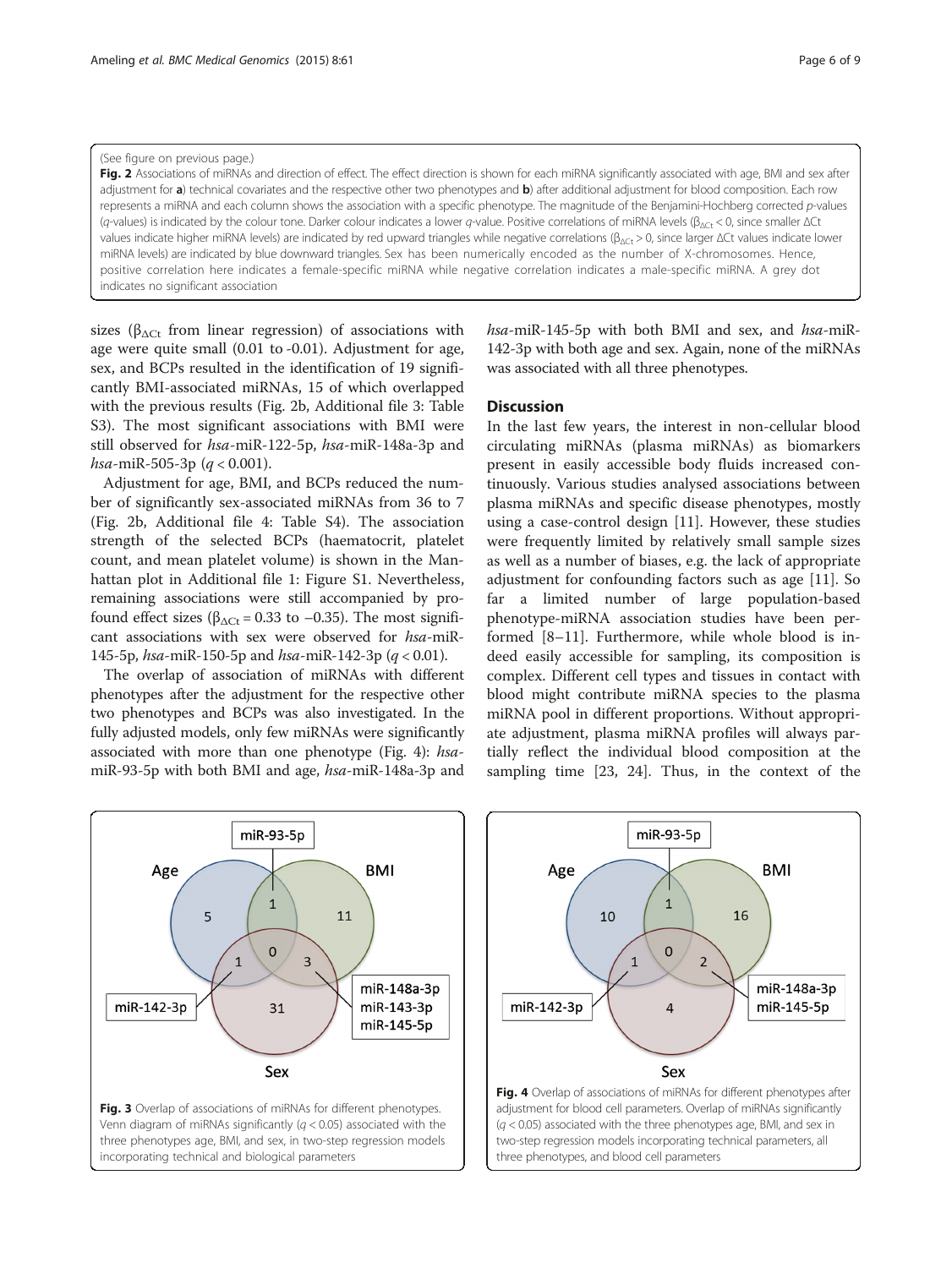search for highly informative biomarkers, it appears reasonable to focus on miRNAs that are not or only marginally affected by the BCPs.

In the present study, we quantified plasma miRNA levels of 372 individuals from the population-based SHIP-TREND cohort and analysed the associations of these miRNA profiles with age, BMI, and sex under consideration of the BCPs. The numbers of age-associated and BMI-associated miRNAs were similar. A positive age-correlation was found for hsa-miR-126-3p, thereby confirming a recently published study [\[25](#page-8-0)]. Further miR-NAs detected to be associated with age in this study such as hsa-miR-30, hsa-miR-93, hsa-miR-21 and hsamiR-142-3p were also previously reported as age-related [[14,](#page-7-0) [26, 27](#page-8-0)]. However, hsa-miR-17, hsa-miR-19b, hsamiR20a and hsa-miR-106a could not be validated as age-associated plasma miRNAs in our population based study [\[28](#page-8-0)]. Further miRNAs such as hsa-miR-26a-5p, hsa-let-7a-5p, hsa-miR-101-3p and hsa-miR-23b-3p were found to be age associated but have not yet been described. However, in all cases, the effect sizes of the age-miRNA-associations were rather small, indicating a less pronounced relationship between age and plasma miRNA levels, as compared to, e.g., BMI-miRNAassociations.

Several plasma miRNAs were significantly associated with BMI in the present study. One of the most prominent was hsa-miR-122-5p which is highly abundant in the adult liver [\[29\]](#page-8-0) where it acts as a key regulator of cholesterol and fatty-acid metabolism [\[30](#page-8-0)]. This miRNA was recently described as a serum biomarker for liver injury in chronic hepatitis B and C, non-alcoholic fatty liver disease (NAFLD), and drug-induced liver disease [\[31](#page-8-0)–[34](#page-8-0)]. Consistently, the comparison of miRNAs known to be synthesized in large amounts in adult human liver [[35](#page-8-0)] with the significantly BMI-associated plasma miRNAs detected in this study revealed an overlap of 12 miRNAs (hsa-miR-99a, hsa-miR-194, hsa-miR-143, hsa-miR-93, hsa-miR-185, hsa-miR-885, hsa-miR-193b, hsa-miR-145, hsa-miR-19b, hsa-miR-18a, hsa-miR-486, and hsa-miR-148a). The prominent BMI-associated miRNAs belong to different families organized in clusters such as *miR-106b*  $\sim$  25 (hsa-miR-93), miR-106a  $\sim$  363 (hsa-miR-106a) and  $miR-17 \sim 92$  (hsa-miR-18a, hsa-miR-20a and hsa-miR-19b-1). The obvious high portion of liver-specific miRNAs whose blood levels were found to be positively correlated with BMI points towards release of these miRNAs from lysing hepatocytes into the circulation as a consequence of subclinical or/ and manifest NAFLD which is in turn strongly positively associated with an increased BMI.

A recently published microarray-based study on the associations between peripheral blood circulating miR-NAs with age as well as sex revealed only a limited association between sex and miRNA patterns [[14\]](#page-7-0). In

the present study, we also investigated the association between sex and plasma miRNA profile. Before adjustment for BCPs there were more miRNAs significantly associated with sex than with age or BMI. However, a high proportion of these sex-associated miRNAs most probably originates from blood cells. Monocytes, thrombocytes, granulocytes, lymphocytes, reticulocytes and erythrocytes all contain several cell type specific as well as ubiquitously expressed miR-NAs in varying amounts [\[24](#page-8-0), [36\]](#page-8-0). The total blood cell mass in the circulation of women is generally smaller compared to men. This was confirmed for multiethnic populations [[37\]](#page-8-0) and is reflected in a 12 % lower mean haemoglobin level in female venous blood compared to men [[38\]](#page-8-0) as well as in lower haematocrit values. Consistently, in the present study, besides significantly elevated erythrocyte counts in men compared with women (Additional file [1](#page-7-0): Table S1), erythrocyte-specific miRNAs such as hsa-miR-451a or hsa-miR-16-2-3p exhibited higher levels in men, which is also in line with the previously published observation that plasma miRNAs correlate to blood cell counts [[24\]](#page-8-0). As expected, the sex-associated signals for blood-cell-specific miRNAs largely vanished after adjustment for BCPs in the present study.

Regulatory roles in haematopoiesis were described for hsa-miR-451 and hsa-miR-16. These are involved in the differentiation of erythroid progenitor cells into red blood cells. Similarly, hsa-miR-150 activates the differentiation of common lymphoid progenitors into T cells, B cells and natural killer cells [[39\]](#page-8-0). As potential sources of such miRNAs, lymphoid cells such as T cells, B cells (hsa-miR-150, hsa-miR-142), platelets (hsa-miR-142) and monocytes (hsa-miR-145) have been mentioned [[24](#page-8-0), [40\]](#page-8-0). In our study this is reflected by, e.g. significantly increased platelet levels in women compared to men (Additional file [1](#page-7-0): Table S1). Recently, it was hypothesized that differential expression of miRNAs in male and female immune cells contributes to sex differences in immune capabilities and susceptibilities to autoimmune diseases [\[41](#page-8-0)].

Hence, in studies associating plasma miRNA levels with specific clinical phenotypes, special attention should be paid to sex differences and BCPs.

It is clear that further increasing the sample size might reveal additional associations that until now did not pass the significance threshold. Furthermore, while the  $RT-qPCR$  approach based on Exiqon's Serum/Plasma Focus Panels V3 offers a high specificity and sensitivity on measured miRNAs in a high throughput manner, it is limited with respect to the number of detectable miRNAs [\[15](#page-7-0)]. Nevertheless, our results corroborate the general feasibility of association studies with plasma miRNAs.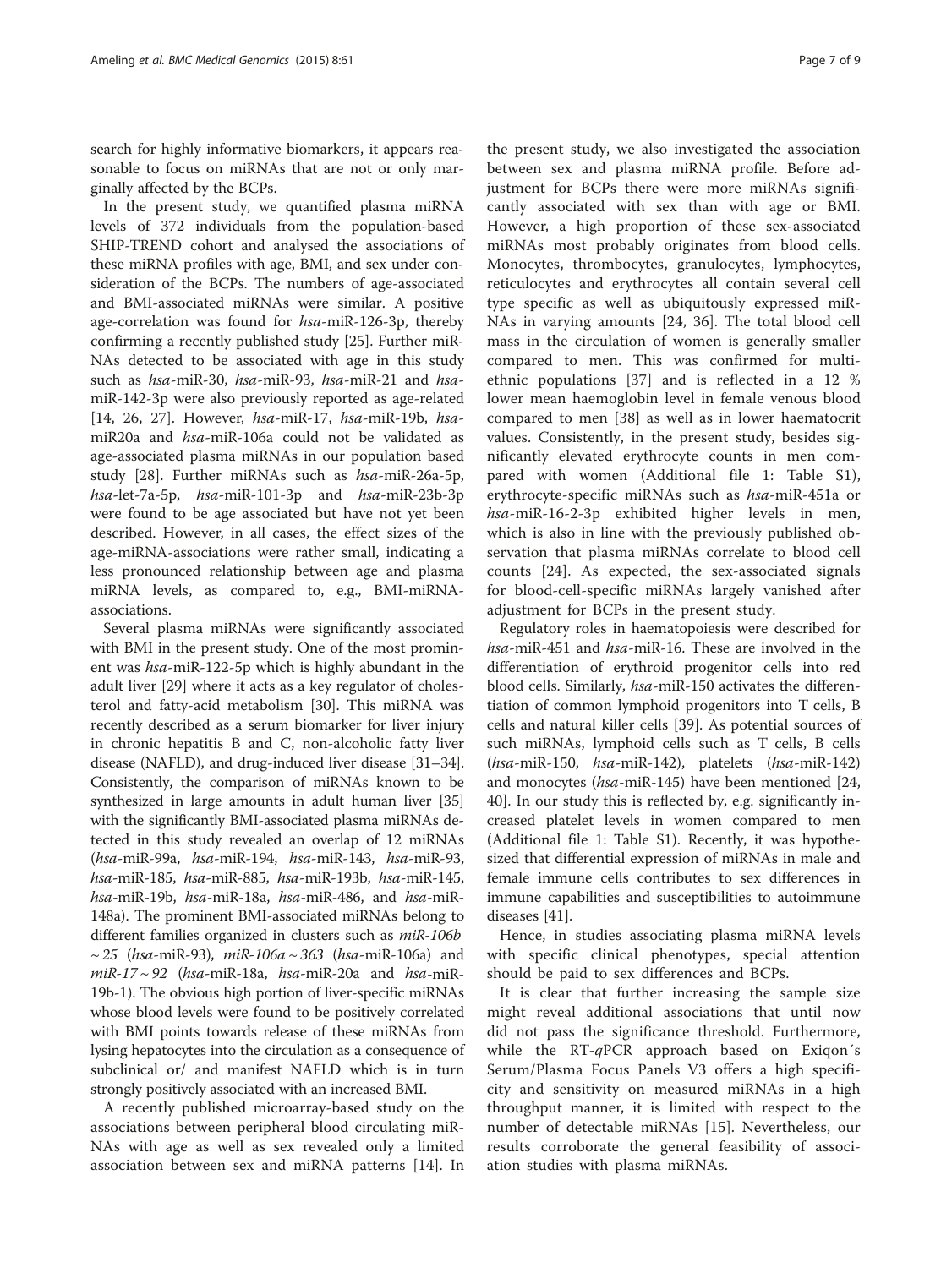## <span id="page-7-0"></span>Conclusions

In the present association study we demonstrate that plasma miRNA profiles based on a population-based study cohort reflect individual sex, age, and BMI. Therefore, our findings underline the importance of considering these phenotypes as potential covariates in such studies. The established experimental and computational workflow presented here will be used in future screening studies for associations with disease-specific phenotype parameters. Beyond that, replication of our primary association findings in further independent cohorts is intended.

## Additional files

[Additional file 1:](http://www.biomedcentral.com/content/supplementary/s12920-015-0136-7-s1.pdf) Table S1. Blood composition parameter. Figure S1. Q-values of BCPs in the linear regression model. (PDF 182 kb)

[Additional file 2: Table S2.](http://www.biomedcentral.com/content/supplementary/s12920-015-0136-7-s2.pdf) Significantly age-associated miRNAs in different models. (PDF 187 kb)

[Additional file 3: Table S3.](http://www.biomedcentral.com/content/supplementary/s12920-015-0136-7-s3.pdf) Significantly BMI-associated miRNAs in different models. (PDF 196 kb)

[Additional file 4: Table S4.](http://www.biomedcentral.com/content/supplementary/s12920-015-0136-7-s4.pdf) Significantly sex-associated miRNAs in different models. (PDF 227 kb)

#### Abbreviations

BCP: Blood cell parameters; BH: Benjamini-Hochberg; BMI: Body mass index; miRNA: microRNA; NAFLD: Non-alcoholic fatty liver disease; RT-qPCR: Reverse transcription-quantitative PCR; SHIP-TREND: Study of Health in Pomerania-Trend.

#### Competing interests

The authors declare that they have no competing interests.

#### Authors' contributions

SA contributed to the study design, data evaluation, analysis and interpretation of data and wrote the manuscript. TK contributed to data evaluation, designed computational analyses and wrote the manuscript. RKC extracted miRNA of plasma samples, performed RT-qPCR analysis and data collection. CM, VL, KS and MP contributed to computational analysis. GH contributed to study design, data interpretation and wrote the manuscript. NF contributed to sample collection. EH contributed to the design of the study, data analysis and preparation of the manuscript. UV initiated the study and contributed to the study design, data evaluation and writing of the manuscript. All authors read and approved the final manuscript.

#### Authors'information

Not applicable.

#### Acknowledgments

The authors thank Ulrike Lissner for excellent work in context of RNA preparation, quality control and RT-qPCR measurements.

#### Funding

SHIP is part of the Community Medicine Research net of the University of Greifswald, Germany, which is funded by the Federal Ministry of Education and Research (BMBF, grants no. 01ZZ9603, 01ZZ0103 and 01ZZ0403), the Ministry of Cultural Affairs and the Social Ministry of the Federal State of Mecklenburg-West Pomerania. Furthermore, the study was funded by the BMBF through a grant for the Greifswald Approach to Individualized Medicine (GANI\_MED, 03IS2061A).

#### Author details

<sup>1</sup>Department of Functional Genomics, Interfaculty Institute for Genetics and Functional Genomics, University Medicine Greifswald, ,

Friedrich-Ludwig-Jahn-Str. 15A, D-17475 Greifswald, Germany. <sup>2</sup>Institute of Mathematics and Informatics, Ernst-Moritz-Arndt-University, Greifswald,

Germany. <sup>3</sup>Department of Physiology and Biophysics, Weill Cornell Medical College in Qatar, Education City, PO Box 24144, Doha, Qatar. <sup>4</sup>Helmholtz Zentrum München, Germany, Research Centre for Environmental Health, Neuherberg, Germany. <sup>5</sup>Institute of Clinical Chemistry and Laboratory Medicine, University Medicine Greifswald, Greifswald, Germany. <sup>6</sup>DZHK (German Centre for Cardiovascular Research), partner site Greifswald, Greifswald, Germany.

# Received: 5 June 2015 Accepted: 20 September 2015<br>Published online: 14 October 2015

#### References

- 1. Bartel DP. MicroRNAs: genomics, biogenesis, mechanism, and function. Cell. 2004;116(2):281–97.
- 2. Urbich C, Kuehbacher A, Dimmeler S. Role of microRNAs in vascular diseases, inflammation, and angiogenesis. Cardiovasc Res. 2008;79(4):581–8. doi[:10.1093/cvr/cvn156](http://dx.doi.org/10.1093/cvr/cvn156).
- 3. Vickers KC, Palmisano BT, Shoucri BM, Shamburek RD, Remaley AT. MicroRNAs are transported in plasma and delivered to recipient cells by high-density lipoproteins. Nat Cell Biol. 2011;13(4):423–33. doi:[10.1038/](http://dx.doi.org/10.1038/ncb2210) [ncb2210](http://dx.doi.org/10.1038/ncb2210).
- 4. Chen X, Liang H, Zhang J, Zen K, Zhang CY. Secreted microRNAs: a new form of intercellular communication. Trends Cell Biol. 2012;22(3):125–32. doi[:10.1016/j.tcb.2011.12.001](http://dx.doi.org/10.1016/j.tcb.2011.12.001).
- 5. De Guire V, Robitaille R, Tetreault N, Guerin R, Menard C, Bambace N, et al. Circulating miRNAs as sensitive and specific biomarkers for the diagnosis and monitoring of human diseases: promises and challenges. Clin Biochem. 2013;46(10-11):846–60. doi[:10.1016/j.clinbiochem.2013.03.015](http://dx.doi.org/10.1016/j.clinbiochem.2013.03.015).
- 6. Keller A, Leidinger P, Bauer A, Elsharawy A, Haas J, Backes C, et al. Toward the blood-borne miRNome of human diseases. Nat Methods. 2011;8(10):841–3. doi:[10.1038/nmeth.1682](http://dx.doi.org/10.1038/nmeth.1682).
- 7. Pescador N, Perez-Barba M, Ibarra JM, Corbaton A, Martinez-Larrad MT, Serrano-Rios M. Serum circulating microRNA profiling for identification of potential type 2 diabetes and obesity biomarkers. PLoS One. 2013;8(10):e77251. doi:[10.1371/journal.pone.0077251.](http://dx.doi.org/10.1371/journal.pone.0077251)
- 8. Zampetaki A, Willeit P, Tilling L, Drozdov I, Prokopi M, Renard JM, et al. Prospective study on circulating MicroRNAs and risk of myocardial infarction. J Am Coll Cardiol. 2012;60(4):290–9. doi[:10.1016/j.jacc.2012.03.056](http://dx.doi.org/10.1016/j.jacc.2012.03.056).
- 9. Keller A, Leidinger P, Vogel B, Backes C, ElSharawy A, Galata V, et al. miRNAs can be generally associated with human pathologies as exemplified for miR-144. BMC Med. 2014;12(1):224. doi[:10.1186/s12916-014-0224-0.](http://dx.doi.org/10.1186/s12916-014-0224-0)
- 10. Beyer C, Zampetaki A, Lin NY, Kleyer A, Perricone C, Iagnocco A, et al. Signature of circulating microRNAs in osteoarthritis. Ann Rheum Dis. 2015;74(3):e18. doi:[10.1136/annrheumdis-2013-204698](http://dx.doi.org/10.1136/annrheumdis-2013-204698).
- 11. Nair VS, Pritchard CC, Tewari M, Ioannidis JP. Design and Analysis for Studying microRNAs in Human Disease: A Primer on -Omic Technologies. Am J Epidemiol. 2014;180(2):140–52. doi:[10.1093/aje/kwu135](http://dx.doi.org/10.1093/aje/kwu135).
- 12. Hooten NN, Fitzpatrick M, Wood WH, De S, Ejiogu N, Zhang YQ, et al. Agerelated changes in microRNA levels in serum. Aging-Us. 2013;5(10):725–40.
- 13. Olivieri F, Spazzafumo L, Santini G, Lazzarini R, Albertini MC, Rippo MR, et al. Age-related differences in the expression of circulating microRNAs: miR-21 as a new circulating marker of inflammaging. Mech Ageing Dev. 2012;133(11-12):675–85. doi:[10.1016/j.mad.2012.09.004.](http://dx.doi.org/10.1016/j.mad.2012.09.004)
- 14. Meder B, Backes C, Haas J, Leidinger P, Stahler C, Grossmann T, et al. Influence of the confounding factors age and sex on microRNA profiles from peripheral blood. Clin Chem. 2014;60(9):1200–8. doi:[10.1373/](http://dx.doi.org/10.1373/clinchem.2014.224238) [clinchem.2014.224238](http://dx.doi.org/10.1373/clinchem.2014.224238).
- 15. Mestdagh P, Hartmann N, Baeriswyl L, Andreasen D, Bernard N, Chen C, et al. Evaluation of quantitative miRNA expression platforms in the microRNA quality control (miRQC) study. Nat Methods. 2014;11(8):809–15. doi[:10.1038/nmeth.3014.](http://dx.doi.org/10.1038/nmeth.3014)
- 16. Volzke H, Alte D, Schmidt CO, Radke D, Lorbeer R, Friedrich N, et al. Cohort profile: the study of health in Pomerania. Int J Epidemiol. 2011;40(2):294–307. doi:[10.1093/ije/dyp394](http://dx.doi.org/10.1093/ije/dyp394).
- 17. Lefever S, Hellemans J, Pattyn F, Przybylski DR, Taylor C, Geurts R, et al. RDML: structured language and reporting guidelines for real-time quantitative PCR data. Nucleic Acids Res. 2009;37(7):2065–9. doi[:10.1093/nar/](http://dx.doi.org/10.1093/nar/gkp056) [gkp056.](http://dx.doi.org/10.1093/nar/gkp056)
- 18. R-Core-Team. R: A language and environment for statistical computing. R Foundation for Statistical Computing, Vienna, Austria. 2014. [http://www.R](http://www.r-project.org/)[project.org/.](http://www.r-project.org/)